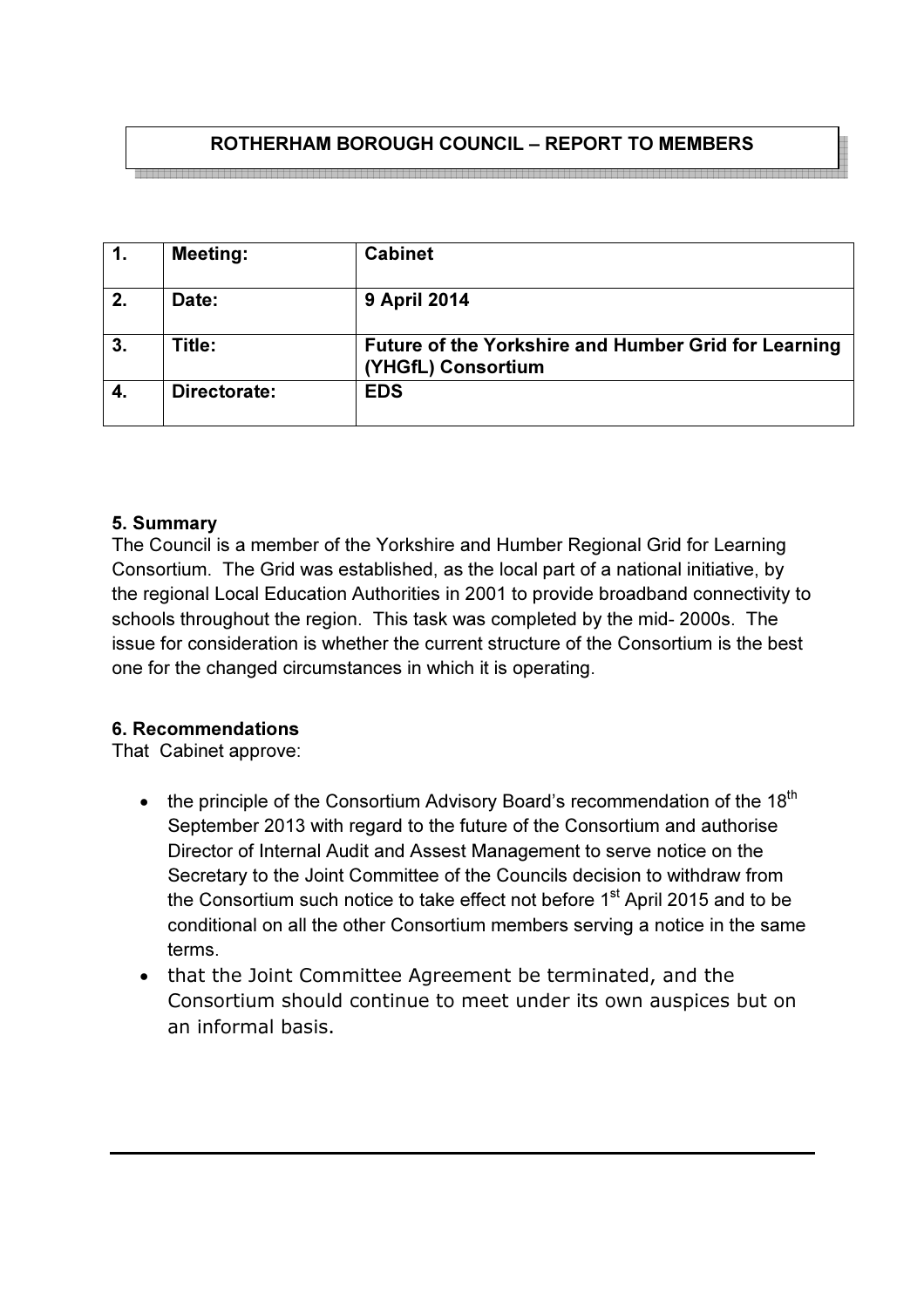### 7. Proposals and Details

The Council is a member of the Yorkshire and Humber Regional Grid for Learning Consortium. The Grid was established, as the local part of a national initiative, by the regional Local Education Authorities in 2001 to provide Broadband connectivity to schools throughout the region. This task was completed by the mid- 2000s.

At its meeting on the 15<sup>th</sup> February 2013 the Yorkshire and Humber Regional Joint Committee commissioned a review of the Consortium. At that time the review was directed at examining the option of trying to engage with Academies to develop service provision regionally. However this ultimately proved to be unproductive. In light of this the review was tasked by the Consortium Advisory Board with the further consideration of the future of the Consortium accepting the principle of the need for change.

At its meeting on 18<sup>th</sup> September 2013 the Consortium Advisory Board accepted the recommendation that the Consortium be brought to an end in favour of an informal collaborative arrangement between the current members of the Consortium. For the reasons set out in this report the Board adopted a resolution recommending to member Authorities that the Joint Committee Agreement of 28<sup>th</sup> March 2007 be terminated.

The matter was then referred to the Joint Committee for endorsement prior to submission to individual member Authorities for their decisions. The decision whether to bring the Joint Committee Agreement to an end and hence also the Consortium being a matter for constituent member Authorities. At its meeting on the 31<sup>st</sup> January the Joint Committee endorsed the recommendation of the Consortium Advisory Board, and the future of the Consortium now stands referred to individual member authorities for their own decision.

The issue for consideration is whether the current structure of the Consortium is the best one for the changed circumstances in which it is operating.

At the time nationally there were ten regional broadband Consortia operating under a number of different legal structures. In Yorkshire and Humber 12 of the original 15 local education authorities signed the Joint Committee Agreement, which led to the delivery of regional broadband to their schools.

In practice this process was completed some years ago leaving the Consortium managing the regional strategy and connection to the National Education Network. In Yorkshire and Humber this was effectively operated through the YHGfL Foundation Ltd (company limited by guarantee owned and operated for the 12 LEAs).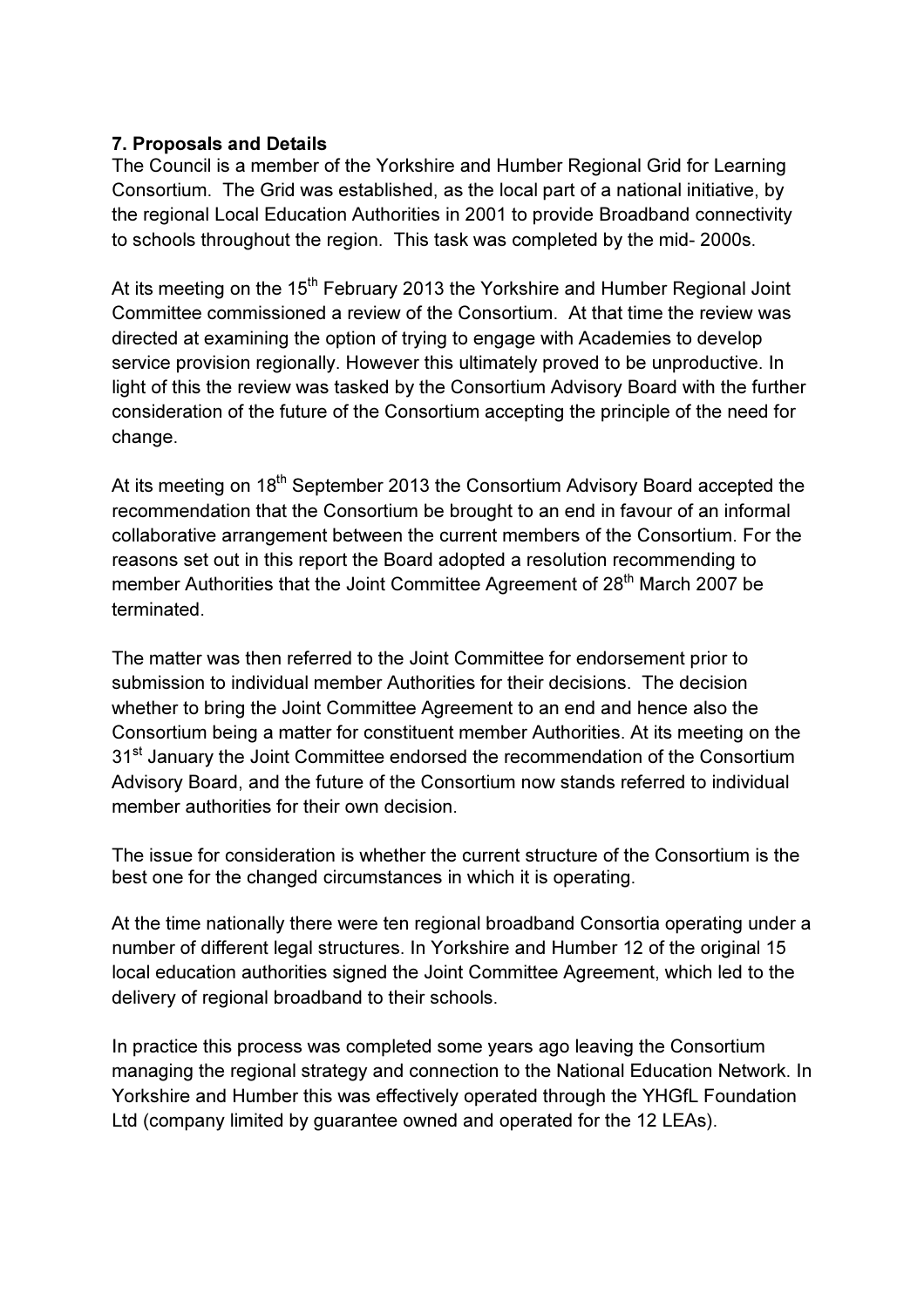With the abolition of direct funding for the project and the National Education Network the responsibility and funding for regional broadband was effectively passed to schools. In recent years pressure has increased to make savings and the Consortium has increasingly moved away from a joint purchasing model to one of individual authorities making direct arrangements with the Foundation. This calls into question the original purpose of the Joint Committee Agreement.

In addition the Membership costs of running the Consortium have been called into question. This covers the cost of running the Consortium, together with an element of commonly commissioned services from the Foundation. This currently consists of fixed membership fee of c£61,000 per Authority per year. This will be reduced to c£35,000 next year (2014/5). However the cost is no longer seen as proportionate to the underlying purpose of the Consortium, and it has been concluded that further reductions are required. The consequence of this is that maintaining the Consortium in the current form is no longer a viable option.

It was noted that whatever decision was eventually made its implementation could in practice not be before 1st April 2015.

# Issues for Consideration

If the Consortium is to be wound up member Authorities will each need to decide to serve notice to withdraw from the Consortium. If sufficient member Authorities withdraw the Joint Committee Agreement will automatically terminate.

The termination of the Joint Committee Agreement will formally bring to an end the Consortium. For the Joint Committee Agreement to be terminated each Authority will have to agree to the proposed termination from a given specific date. In this case it is suggested that the termination should be effective from 1st April 2015.

# Other Relevant factors

The Consortium does not employ any staff, nor are there staff within the Lead Authority employed principally in providing services to the Consortium, so there are no employment considerations in winding up the Consortium.

The Consortium does not own any property and any legal rights that it had in contracts were either transferred to the Foundation or expired when the contracts did some years ago- there being no current contracts.

 With regard to the informal arrangements consideration will need to be given to exactly what form these should take and it is proposed that these should be further